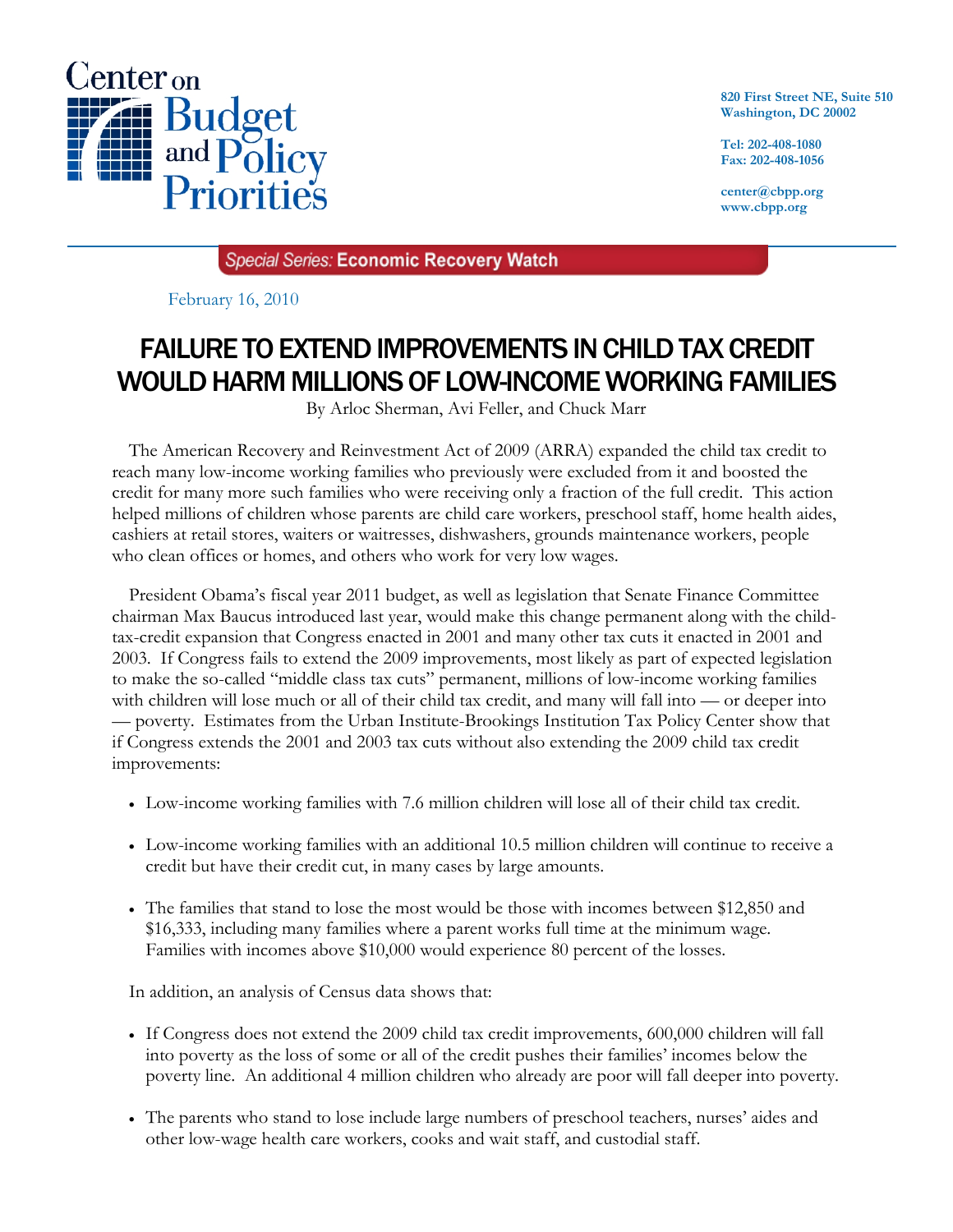### **Background**

Congress created the child tax credit in 1997 to help families meet the costs of raising children and then expanded it in 2001 and 2009.<sup>1</sup> The full credit is worth \$1,000 per child. The credit is partially refundable, which means that some (but not all) low-income families who do not incur a federal income tax liability can receive the credit — usually a partial credit.

Under the 2001 tax-cut law, which made the child credit partially refundable, low-income working families received no child credit on their first \$10,000 of wages and then received a credit of 15 cents for every dollar they earned above that threshold until their credit equaled the full \$1,000 per child. A family with two children would need earnings of \$23,333 before it could qualify for the full credit. This \$10,000 'zero-credit threshold" was adjusted for inflation; by 2007, families needed to earn close to \$12,000 before qualifying for any child tax credit.

In 2008, Congress lowered the zero-credit threshold to \$8,500 for that year. This reduced to \$21,993 the amount a family with two children needed to earn to qualify for the full credit. In 2009, ARRA established the parameters for the credit that are now in effect: low-income families receive no credit for their first *\$3,000* of wages and receive a credit of 15 cents for each dollar of wages above that level. A family with two children now is able to receive the full credit when its earnings reach \$16,333.

Congress must act this year to deal with numerous tax cuts that are slated to expire at the end of 2010. The fate of the 2009 child tax

credit improvement is uncertain.

- If Congress extends the 2009 child credit provisions as part of broader proposals to extend "middle-class" tax cuts, a family with two children in which a parent works full time at the minimum wage will continue to be eligible for a child credit of \$1,725 in 2011.
- But if Congress extends the 2001 child credit provisions *without* the 2009 child credit provisions, this minimum-wage family will have its credit reduced by \$1,477 — or 86 percent — to \$248 in 2011. Meanwhile, a family with two children that makes \$100,000 will continue to receive a full child credit of \$2,000.



 $\overline{a}$ <sup>1</sup> The tax credit also was expanded for one year in 2008.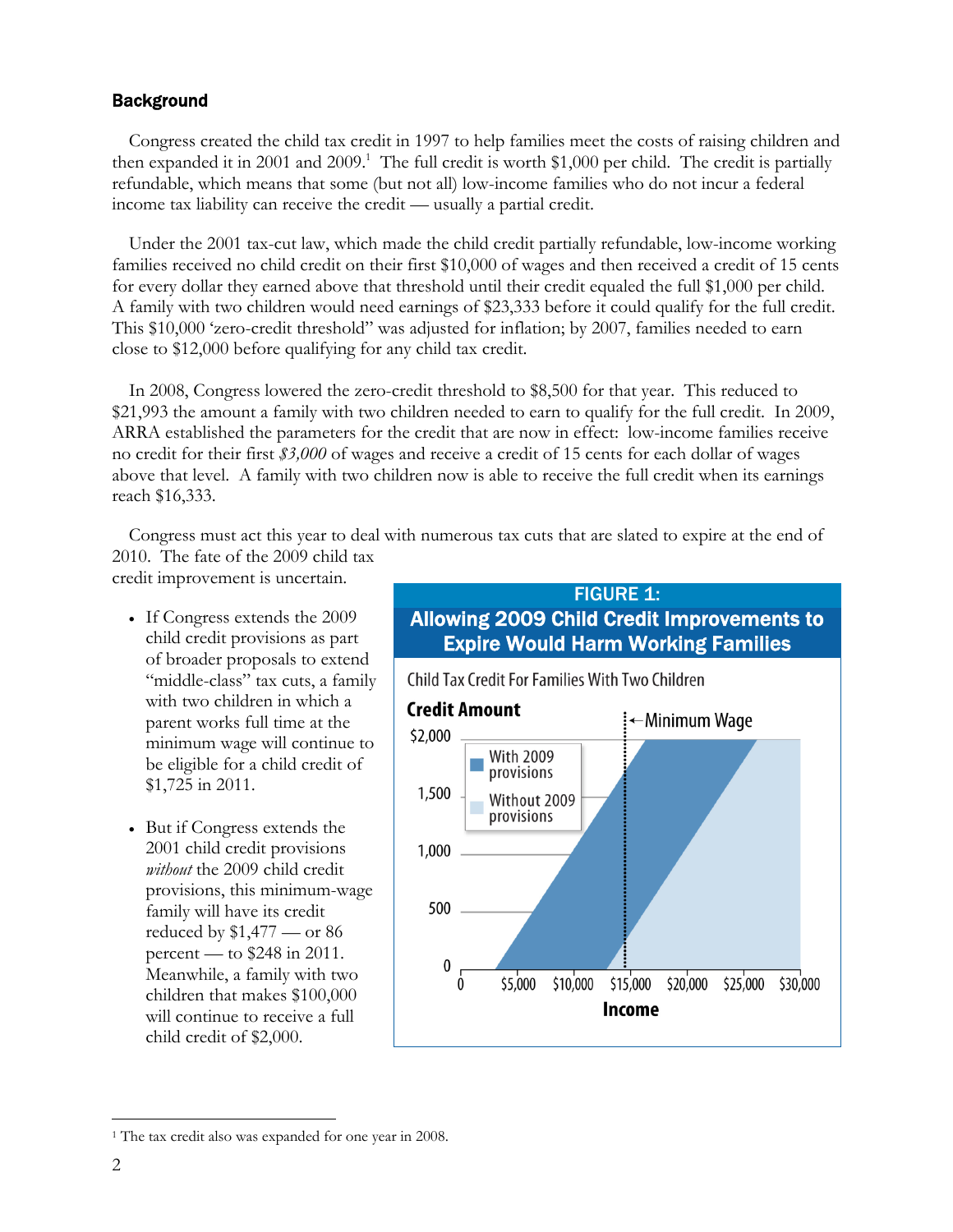| <b>TABLE 1:</b><br>How Much Will a Family with Two Children Receive in 2011 from the Child Tax Credit? |                                                                  |                              |                                                                                                           |  |  |
|--------------------------------------------------------------------------------------------------------|------------------------------------------------------------------|------------------------------|-----------------------------------------------------------------------------------------------------------|--|--|
| Earnings                                                                                               | Under today's rules<br>(i.e., the provisions<br>enacted in 2009) | Under the 2008<br>parameters | If the 2001 law is<br>extended without<br>extending the child<br>tax credit provisions<br>enacted in 2009 |  |  |
| \$6,000                                                                                                | \$450                                                            | \$0                          | \$0                                                                                                       |  |  |
| \$12,000                                                                                               | \$1,350                                                          | \$525                        | \$0                                                                                                       |  |  |
| \$18,000                                                                                               | \$2,000                                                          | \$1,425                      |                                                                                                           |  |  |

*Note*: Under the provisions currently in effect, there are no child tax credit benefits for the first \$3,000 of wages. Under the 2008 parameters, the zero-credit threshold is \$8,500; if the 2001 tax cuts are extended but the subsequent improvements in the child tax credit are jettisoned, the zerocredit threshold will rise to \$12,850 in 2011.

A return to the 2008 child tax credit parameters, under which no credit was provided for a worker's first \$8,500 of wages, also would substantially shrink the child tax credit for millions of working-poor families.

- The minimum-wage family cited above would see its child tax credit reduced by \$825 (or 48 percent), to \$900.
- About 14 million low-income children would have their child credit eliminated or receive a smaller credit than if Congress maintains the current child credit parameters.

### Current Child Credit Rules Promote Work

 $\overline{a}$ 

 By lowering the amount of wages that a family must earn before it qualifies for any child tax credit (and before the credit begins to increase for each additional dollar a family earns), the ARRA child credit improvements give parents who are out of work a more powerful incentive to look for and take offers of even very low-paying jobs and part-time jobs, if that is all they can find. These improvements also give poor parents who are already employed an incentive to try to secure more hours of work and raise their earnings.

Consider a parent who is out of work and has two children. If, part-way through the year, she is able to take a job and earn something over \$3,000, she will receive a partial child credit, which she would *not* receive if she remained jobless. And because the child credit increases as her earnings rise, she has an incentive to stay employed and to increase her earnings.

#### Failure to Extend Current Rules Would Shrink or Eliminate Credit for Millions

 If Congress extends many or all of the 2001 and 2003 tax cuts but fails to extend the current child tax credit rules, families that earn less than \$12,850 would be entirely shut out of the credit, and families earning modestly more than that would experience deep cuts in the credit. Tax Policy Center data show that 18.1 million children would have their child credits reduced — 7.6 million children would lose the credit entirely and nearly 10.5 million additional children would receive a smaller credit.<sup>2</sup> (See Table 2 for state-by-state estimates.)

<sup>2</sup> Source: TPC table T10-0009. Figures are based on IRS rules for 2009, when the threshold in the absence of ARRA would have been \$12,550.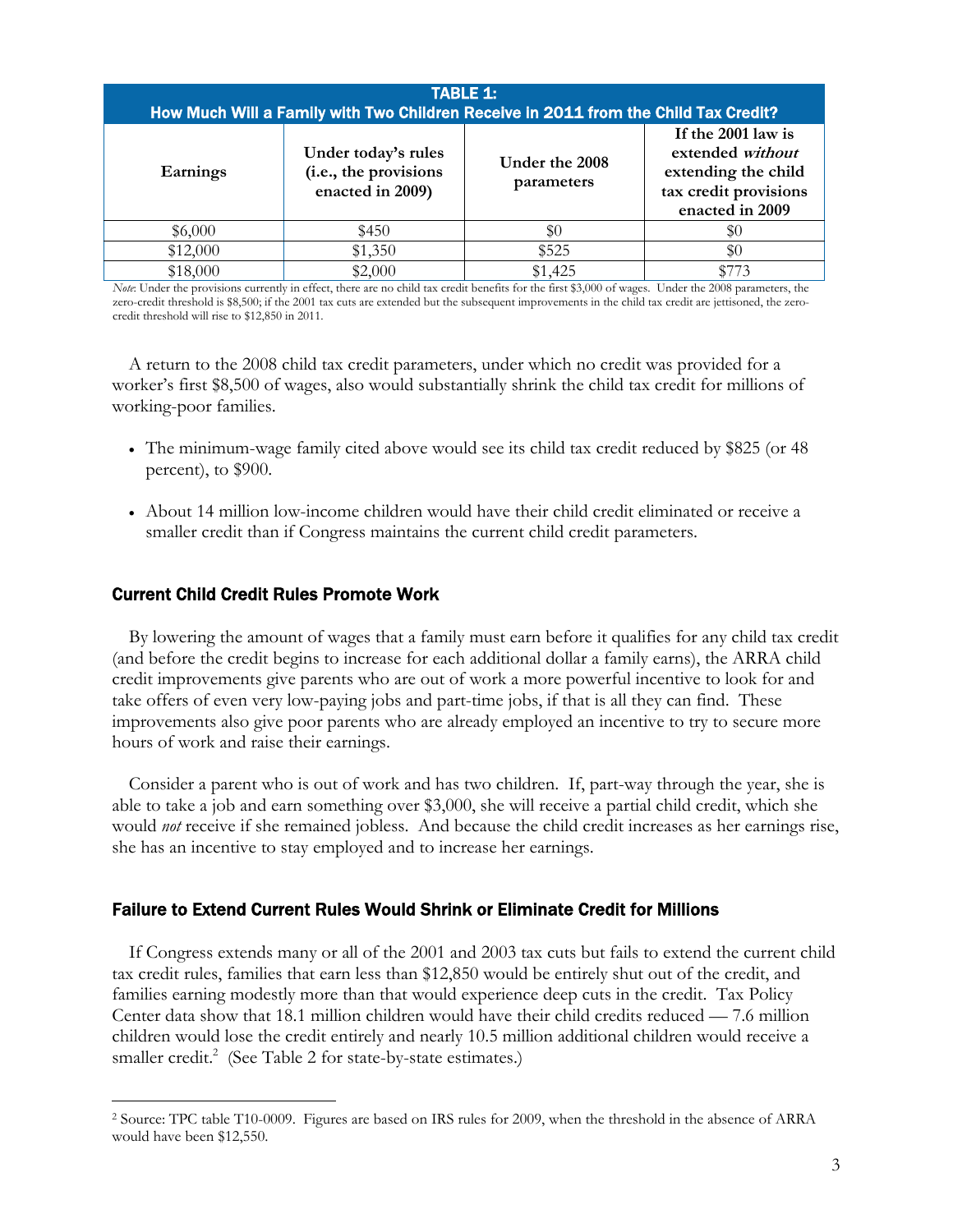In addition, 600,000 children would be pushed into poverty because the loss of part or all of the credit would lower their families' incomes below the poverty line. An additional 4 million children who already are poor would become poorer.

The impact on low-income families would also be sharp if Congress extends the 2008 child tax credit rules rather than the current ones. Under that approach, low-income families would receive no child credit for their first \$8,500 in wages.

- Under this option, about 14 million children would see their child tax credit reduced or eliminated, relative to the credit they would receive if the current rules are made permanent, as President Obama and Chairman Baucus have proposed.<sup>3</sup>
- Some 600,000 children would be pushed into poverty, and 4 million already poor children would become poorer.

### Which Families Would Have Their Tax Credit Cut?

 Some people may mistakenly assume that only people with incomes relatively close to \$3,000 (the current threshold to qualify for the child credit) would be affected if the threshold were to rise. In reality, because the credit phases in slowly above this threshold — as noted, the full credit of \$1,000 per child does not kick in until a family with two children earns more than \$16,333 — changing the threshold would affect families at much higher income levels. For example:

- A preschool teacher who earns \$18,000 and has two children would see her child credit cut by over \$1,200 if Congress extends the 2001 and 2003 tax cuts but fails to extend the current child tax credit rules. (Her credit would be cut by \$575 if Congress restores the 2008 child credit parameters instead.)
- Families with earnings close to \$3,000, by contrast, would lose much smaller amounts. A family with just \$3,100 in earnings receives a credit of only \$15 under the current rules and would lose that amount. (This family's credit equals 15 percent of the amount  $-\$100$  — by which its earnings exceed \$3,000.)
- Indeed, the Tax Policy Center's analysis shows that families with incomes above \$10,000 would bear 80 percent of the tax credit losses if Congress fails to extend the current child credit rules.<sup>4</sup> Families with two children would face a cut in their child tax credit until their earnings reached \$26,180. Families with three children would have their credit cut unless their earnings exceeded \$32,850.5
- The parents in most families whose child tax credit would be reduced work throughout the year. Census data show that nearly 70 percent of the children whose credit would be cut live in

 $\overline{a}$ 

<sup>&</sup>lt;sup>3</sup> For a discussion of the Administration's proposal, which is reflected in its FY 2011 budget, see the Treasury Department's "Green Book," available at http://www.treas.gov/offices/tax-policy/library/greenbk10.pdf. The Green Book estimates the cost of making permanent the Child Tax Credit provision enacted as part of ARRA at about \$9 billion a year.

<sup>4</sup> Source: TPC Table T10-0007.

<sup>&</sup>lt;sup>5</sup> These are the earnings levels a family will have to attain before it can receive the full credit if the zero-credit threshold is raised to \$12,800, since a family's credit cannot exceed 15 percent of the amount by which its earnings exceed that threshold.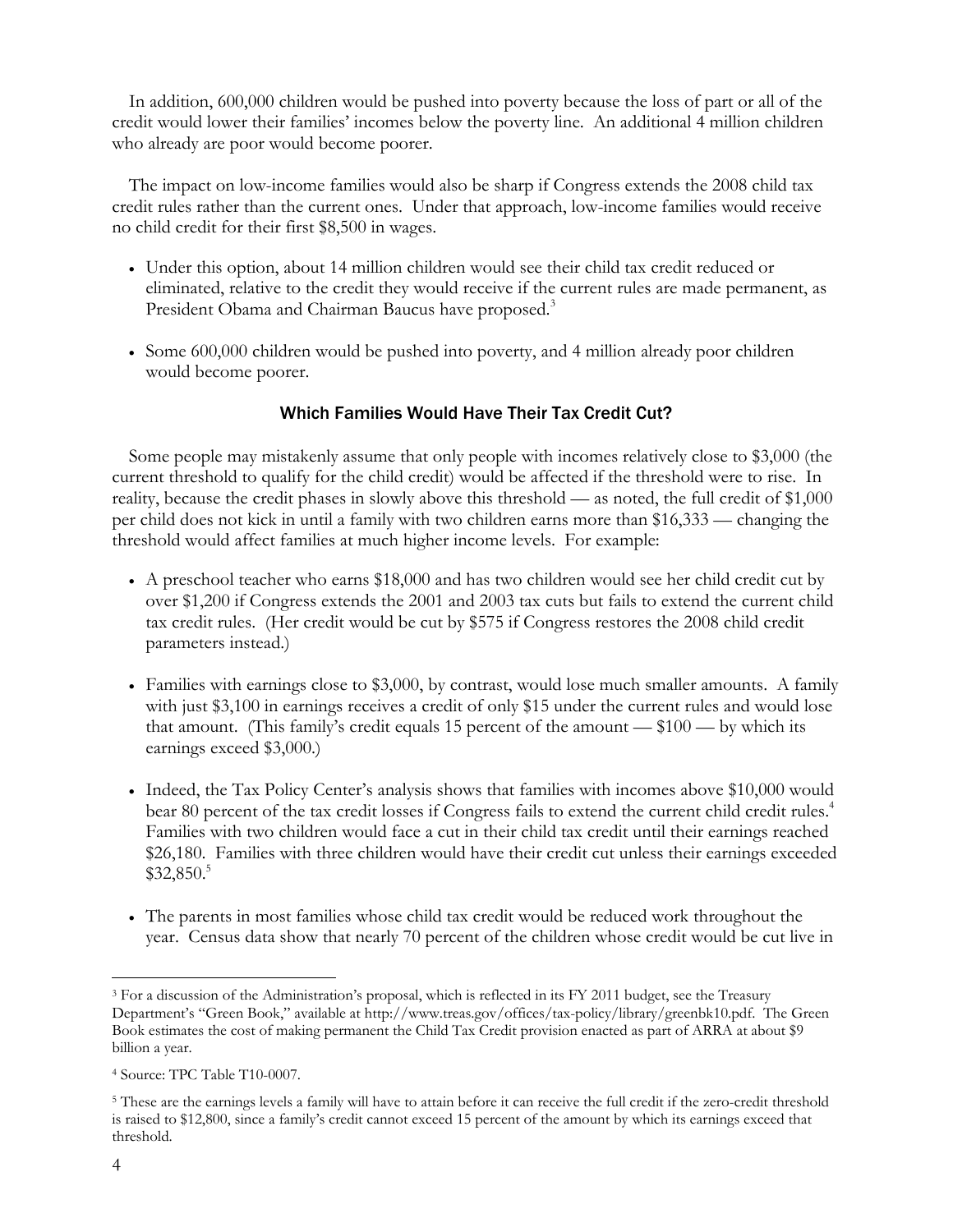a family where a person is employed throughout the year. Most of the remaining families work for more than half of the year.

 Some 2.5 million children one in every seven children whose tax credit would be reduced — live in a family in which a parent or a child has a disability. These parents often struggle to maintain their jobs and meet the additional health and other expenses they incur due to the disability. Also, the disability often restricts the number of hours they can work.

## FIGURE 2: Families with Incomes Above \$10,000 Would Absorb Majority of Tax Increase if Current Rules Not Extended



## What Types of Low-Wage Occupations Would Be Affected?

According to Census data, many of the parents who would face large cuts in their child tax credit if Congress fails to extend the current rules are employed in low-paying jobs that are important to the economy and local communities:

- 330,000 of these parents provide child care, serve as teaching assistants, or teach preschool or kindergarten.
- 420,000 are nursing home workers, home health aides, personal care assistants, medical assistants, or other low-wage health care workers.
- 630,000 clean or maintain the grounds of homes, office buildings, schools, or other institutions.
- 450,000 are cashiers in grocery stores or other businesses.
- 590,000 are cooks (or assist cooks with food preparation), waiters or waitresses, cafeteria workers, or dishwashers.
- 650,000 are construction workers, carpenters, electricians, or painters.
- 210,000 work in the agricultural industry with crops or farm animals.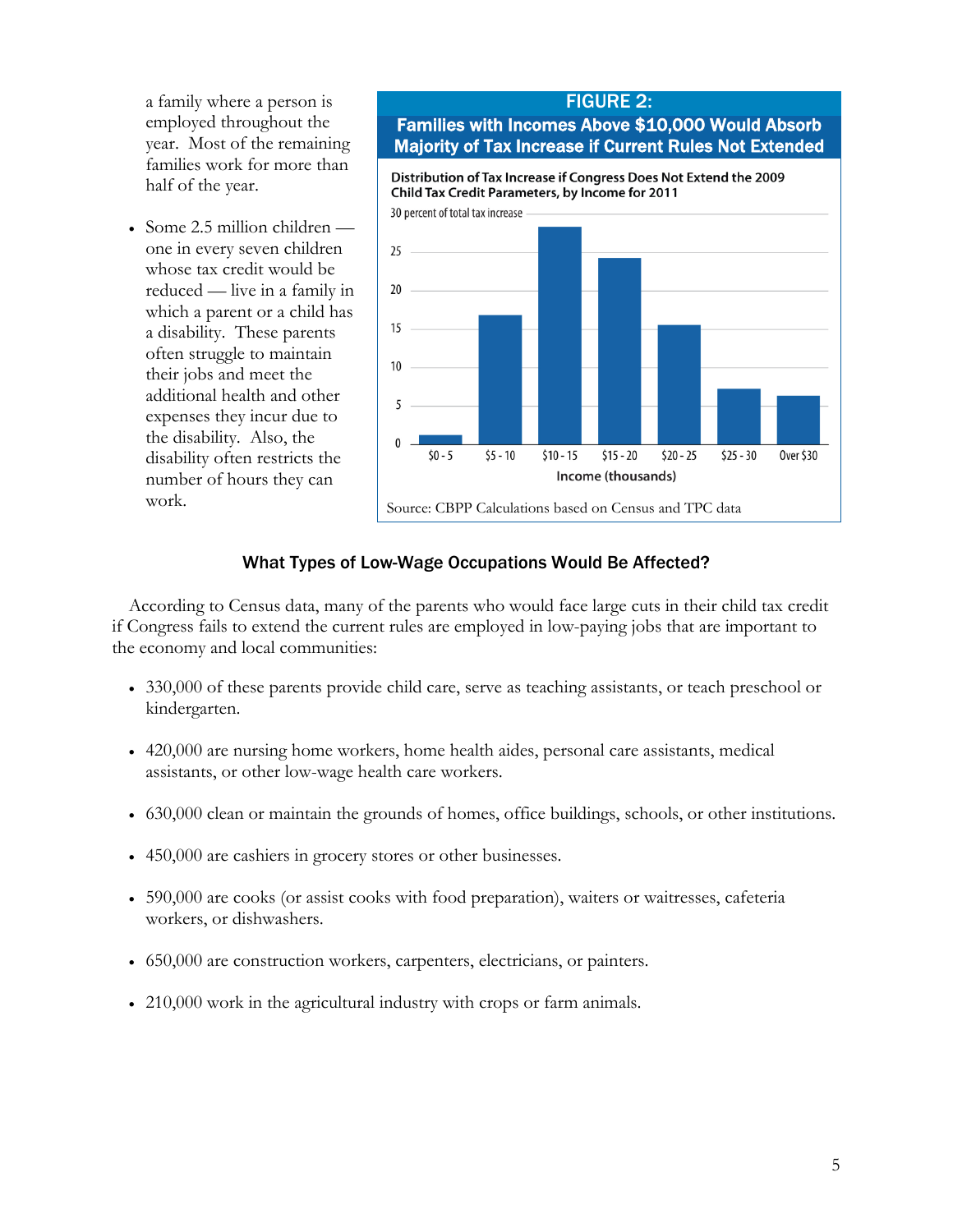### TABLE 2: Extending 2001 and 2003 Tax Cuts Without Extending Current Child Credit Rules Would Affect Large Numbers of Parents in Every State

|                      | Tax year 2011             |                        |
|----------------------|---------------------------|------------------------|
|                      | <b>Number of Children</b> |                        |
|                      | <b>Whose Credit Would</b> | <b>Margin of Error</b> |
|                      |                           |                        |
|                      | <b>Eliminated</b>         |                        |
| <b>U.S. Total</b>    | 18,100,000                |                        |
| Alabama              | 278,000                   | ±37,000                |
| Alaska               | 42,000                    | ±6,000                 |
| Arizona              | 484,000                   | ±59,000                |
| Arkansas             | 230,000                   | ±27,000                |
| California           | 2,495,000                 | ±124,000               |
| Colorado             | 270,000                   | ±41,000                |
| Connecticut          | 143,000                   | ±25,000                |
| Delaware             | 40,000                    | ±7,000                 |
| District of Columbia | 32,000                    | ±6,000                 |
| Florida              | 1,037,000                 | ±79,000                |
| Georgia              | 608,000                   | ±60,000                |
| Hawaii               | 62,000                    | ±9,000                 |
| Idaho                | 116,000                   | ±14,000                |
| Illinois             | 732,000                   | ±65,000                |
| Indiana              | 361,000                   | ±45,000                |
| lowa                 | 170,000                   | ±25,000                |
| Kansas               | 161,000                   | ±25,000                |
| Kentucky             | 291,000                   | ±39,000                |
| Louisiana            | 333,000                   | ±41,000                |
| Maine                | 55,000                    | ±10,000                |
| Maryland             | 167,000                   | ±31,000                |
| Massachusetts        | 252,000                   | ±36,000                |
| Michigan             | 584,000                   | ±56,000                |
| Minnesota            | 202,000                   | ±32,000                |
| Mississippi          | 205,000                   | ±26,000                |
| Missouri             | 354,000                   | ±44,000                |
| Montana              | 63,000                    | $\pm 8,000$            |
| Nebraska             | 94,000                    | ±14,000                |
| Nevada               | 152,000                   | ±23,000                |
| New Hampshire        | 42,000                    | $\pm 8,000$            |
| New Jersey           | 307,000                   | ±41,000                |
| <b>New Mexico</b>    | 169,000                   | ±22,000                |
| New York             | 1,072,000                 | ±77,000                |
| North Carolina       | 578,000                   | ±58,000                |
| North Dakota         | 32,000                    | ±5,000                 |
| Ohio                 | 601,000                   | ±56,000                |
| Oklahoma             | 236,000                   | ±32,000                |